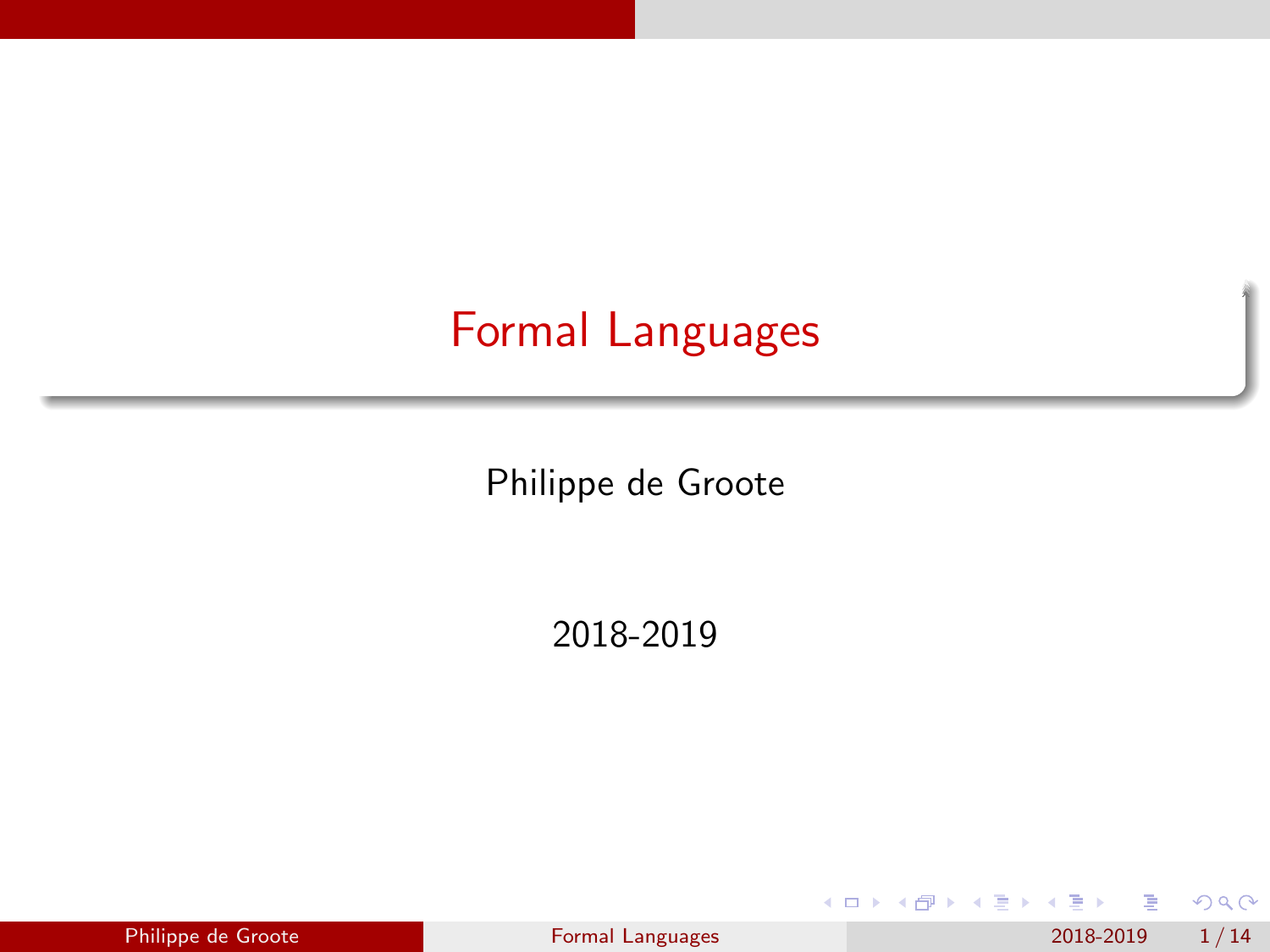

- **•** [Definition](#page-2-0)
- **•** [Move relation](#page-3-0)
- [Language accepted by a PDA](#page-8-0)
- [Acceptance by empty stack](#page-9-0)
- **[From CFG to PDA](#page-14-0)**
- **[From PDA to CFG](#page-16-0)**

 $\Omega$ 

 $\leftarrow$   $\equiv$ 

Э×

4 **D F**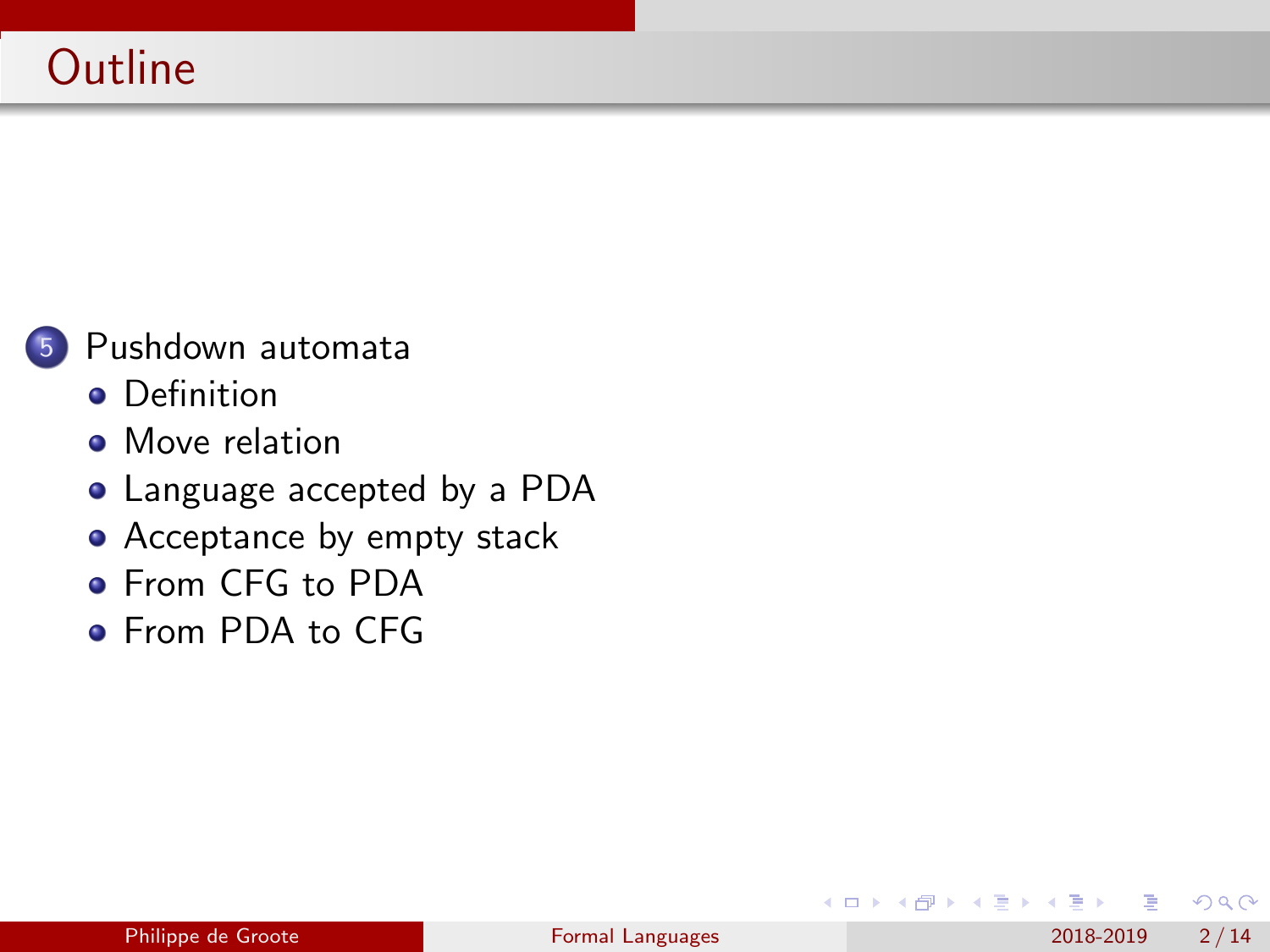<span id="page-2-0"></span>A pushdown automaton is a 7-tuple  $P = \langle Q, \Sigma, \Gamma, \delta, q_0, Z_0, F \rangle$ , where

- $\bullet$  Q is an alphabet of states;
- $\bullet$   $\Sigma$  is an alphabet of *input symbols*;
- $\bullet$   $\Gamma$  is an alphabet of *stack symbols*;
- $\delta \in \mathcal{P}_{\textrm{fin}}(Q\times\Gamma^*)^{Q\times(\Sigma\cup\{\epsilon\})\times\Gamma}$  is the *transition function*;
- $\bullet$   $q_0 \in Q$  is the *initial state*;
- $\bullet$   $Z_0 \in Q$  is the *initial stack symbol*;
- $F \subset Q$  is the set of final states.

 $200$ 

- 4 重 8 - 4 重 8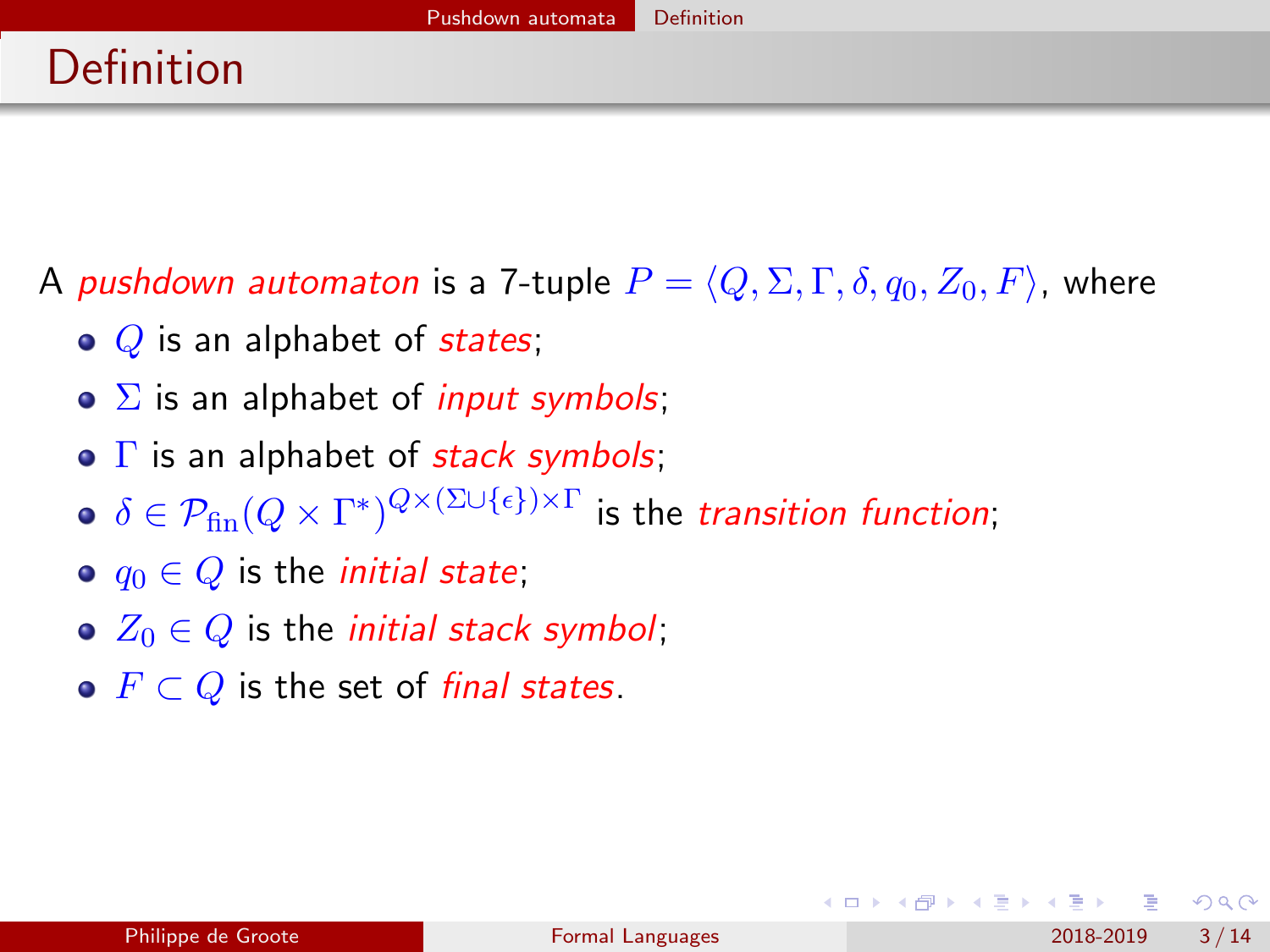<span id="page-3-0"></span>

| Philippe de Groote |  |
|--------------------|--|
|                    |  |

 $299$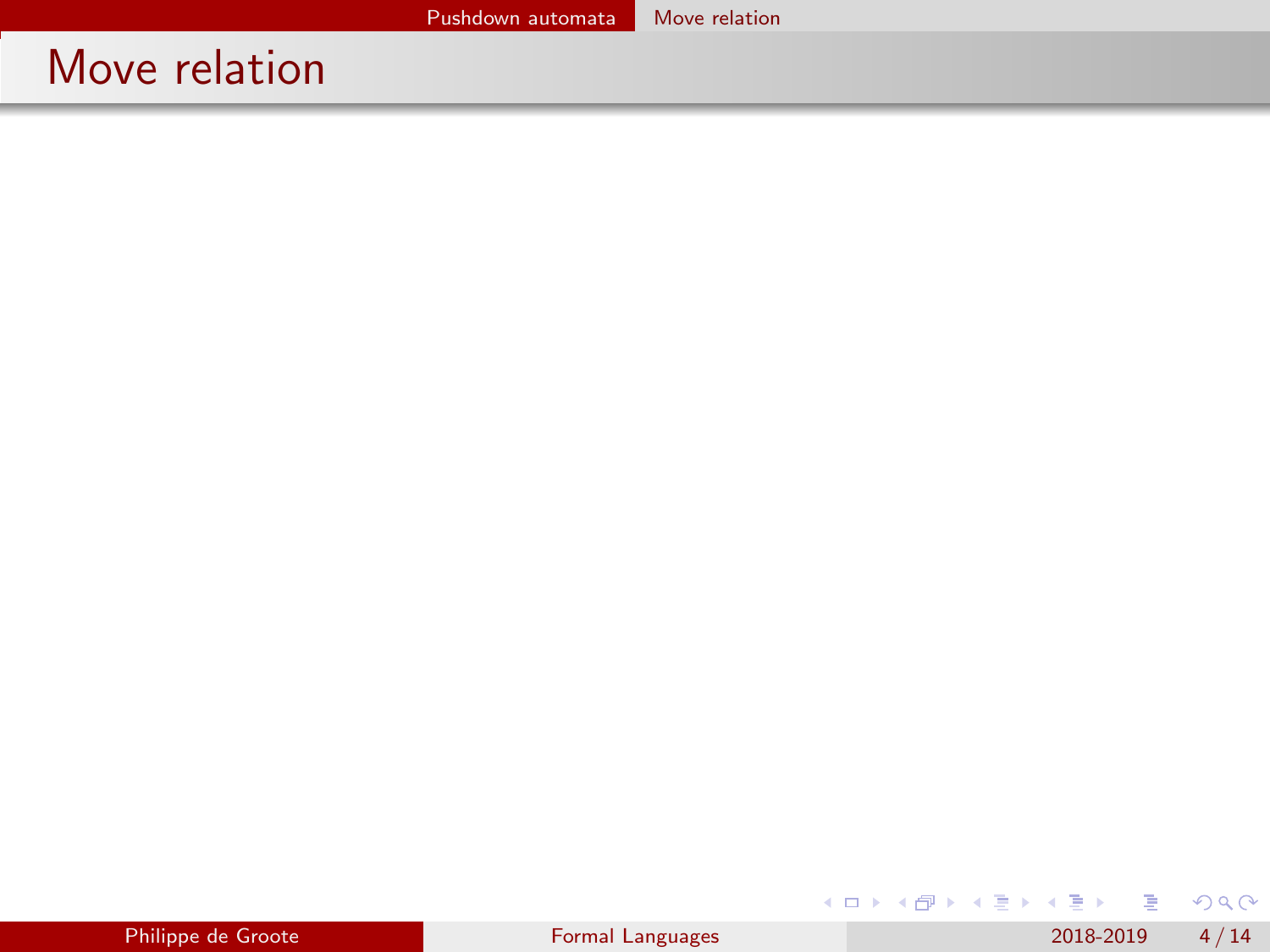Instantaneous description (ID):

 $(q, \alpha, \beta) \in Q \times \Sigma^* \times \Gamma^*$ 

|  | Philippe de Groote |
|--|--------------------|
|  |                    |

メロトメ 倒 トメ ミトメ ミト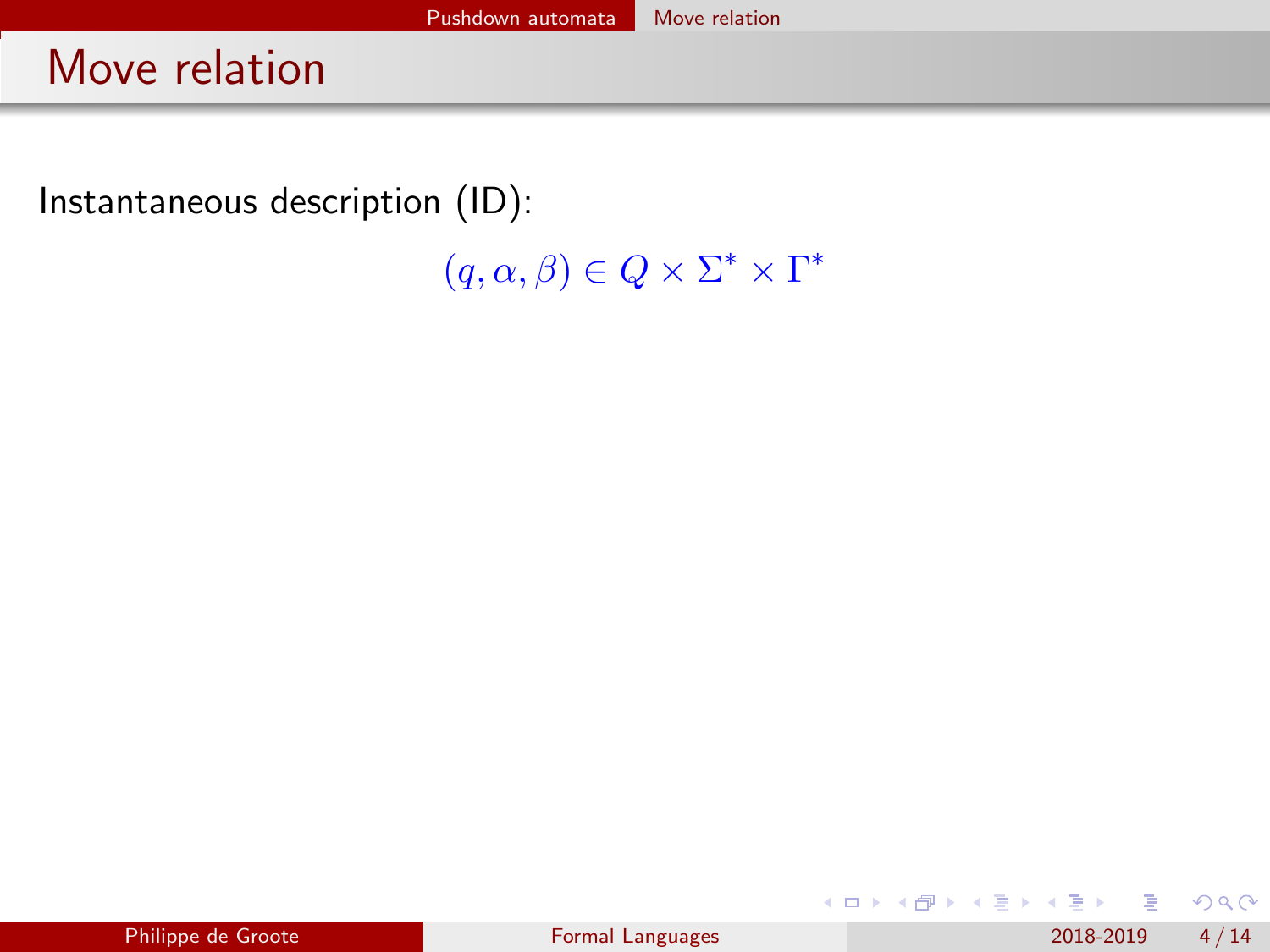Instantaneous description (ID):

 $(q, \alpha, \beta) \in Q \times \Sigma^* \times \Gamma^*$ 

Initial ID:

 $(q_0, \alpha, Z_0) \in \{q_0\} \times \Sigma^* \times \{Z_0\}$ 

 $QQ$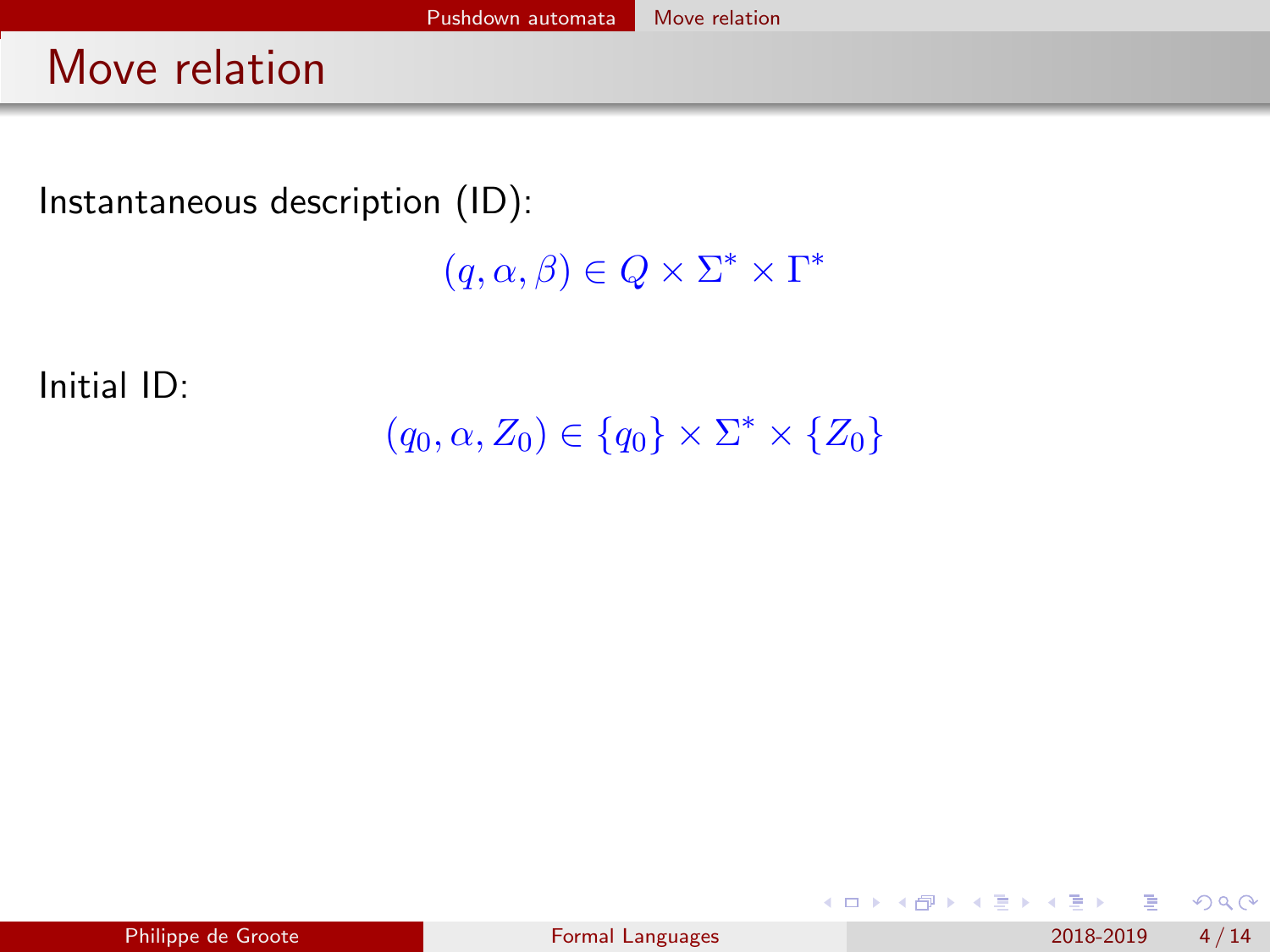Instantaneous description (ID):

 $(q, \alpha, \beta) \in Q \times \Sigma^* \times \Gamma^*$ 

Initial ID:

 $(q_0, \alpha, Z_0) \in \{q_0\} \times \Sigma^* \times \{Z_0\}$ 

Move relation:

 $(q, a\alpha, Z\beta) \vdash (r, \alpha, \gamma\beta)$ 

where:

 $\bullet \, a \in \Sigma \cup \{\epsilon\},\$  $\bullet$   $(r, \gamma) \in \delta(q, a, Z)$ .

 $QQQ$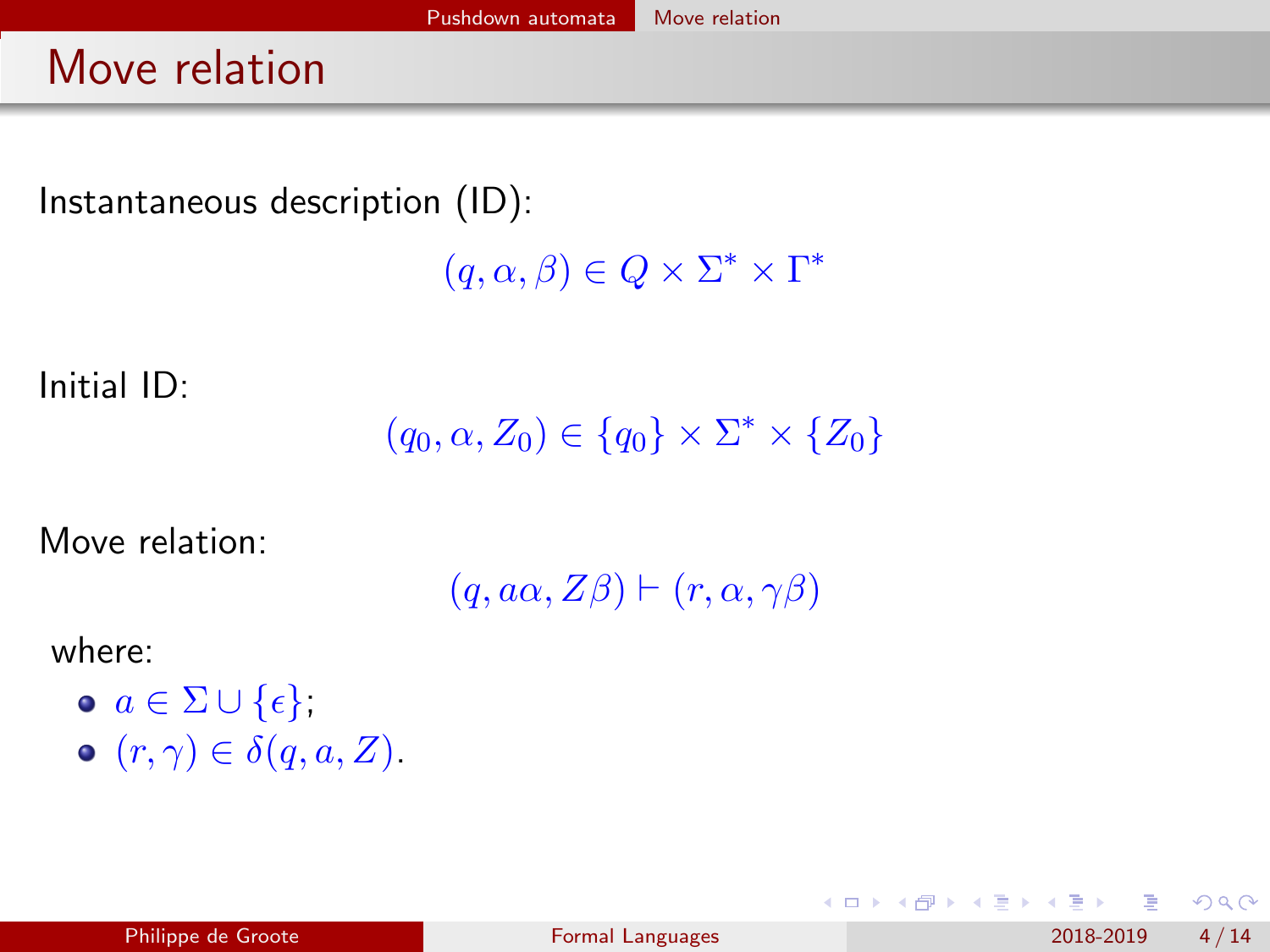Instantaneous description (ID):

 $(q, \alpha, \beta) \in Q \times \Sigma^* \times \Gamma^*$ 

Initial ID:

 $(q_0, \alpha, Z_0) \in \{q_0\} \times \Sigma^* \times \{Z_0\}$ 

Move relation:

 $(q, a\alpha, Z\beta) \vdash (r, \alpha, \gamma\beta)$ 

where:

 $\bullet \, a \in \Sigma \cup \{\epsilon\},\$  $\bullet$   $(r, \gamma) \in \delta(q, a, Z)$ .

 $\vdash^*$  denotes the reflexive, transitive closure of  $\vdash$ 

 $200$ 

メタメ メミメ メミメ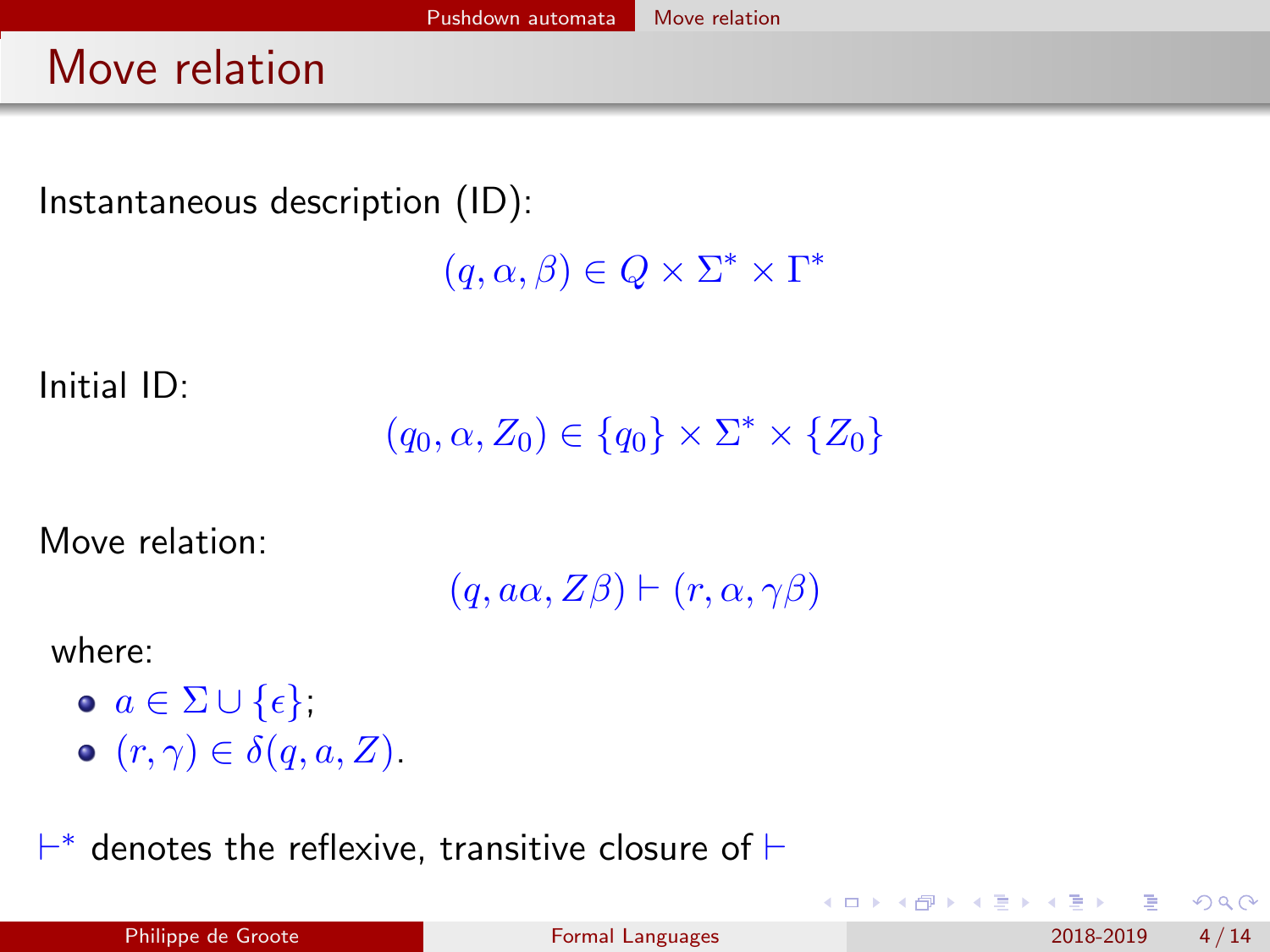#### <span id="page-8-0"></span>Language accepted by a PDA

Language accepted by a PDA:

 $L(P) = \{ \alpha \in \Sigma^* : \exists q \in F, \beta \in \Gamma^* . (q_0, \alpha, Z_0) \vdash^* (q, \epsilon, \beta) \}$ 

メロトメ 倒 トメ ミトメ ミト

 $QQ$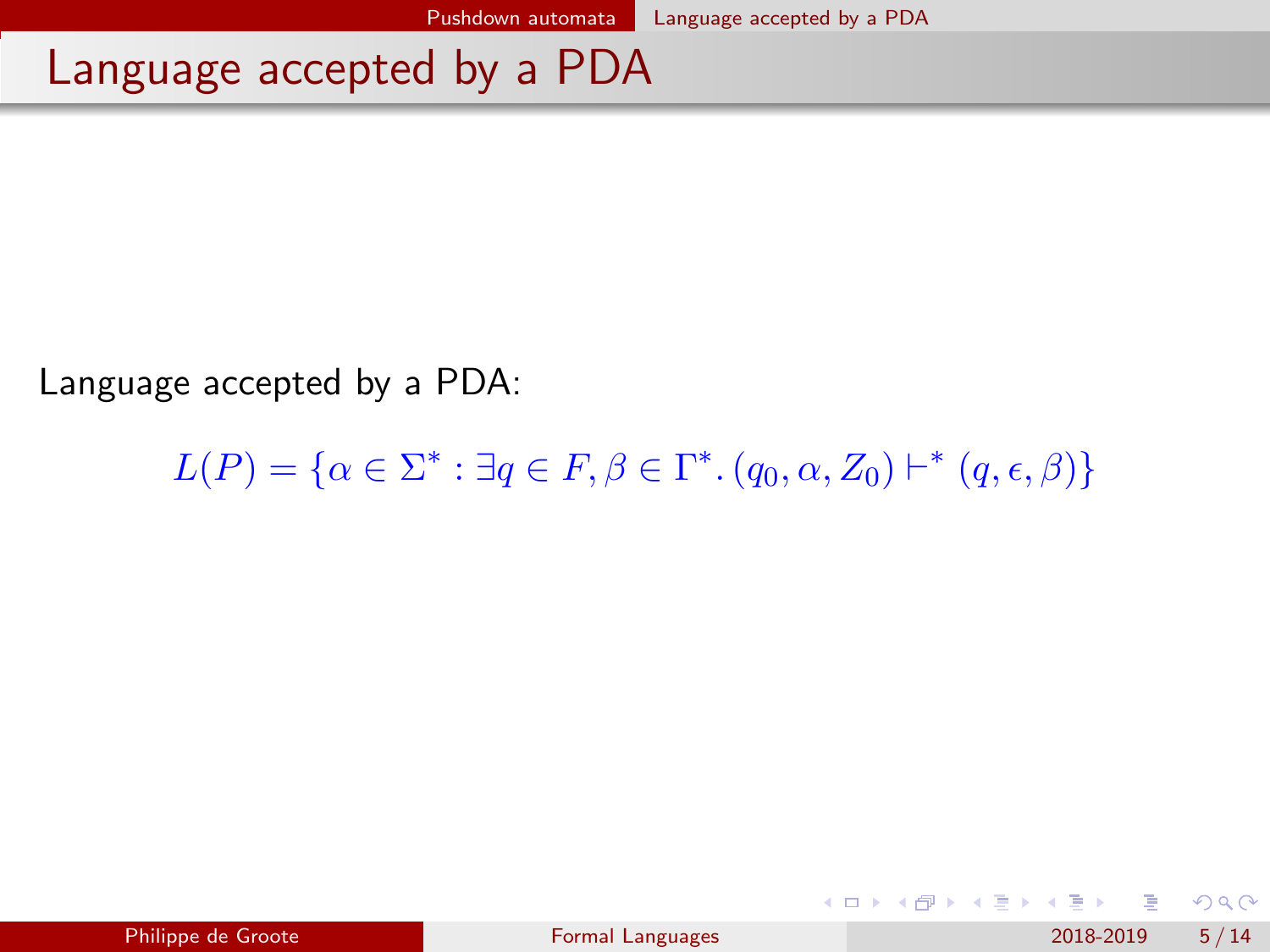<span id="page-9-0"></span>Language accepted by a PDA by the empty stack:

 $N(P) = \{ \alpha \in \Sigma^* : \exists q \in Q \ldotp (q_0, \alpha, Z_0) \vdash^* (q, \epsilon, \epsilon) \}$ 

イロト イ押ト イヨト イヨト

 $QQ$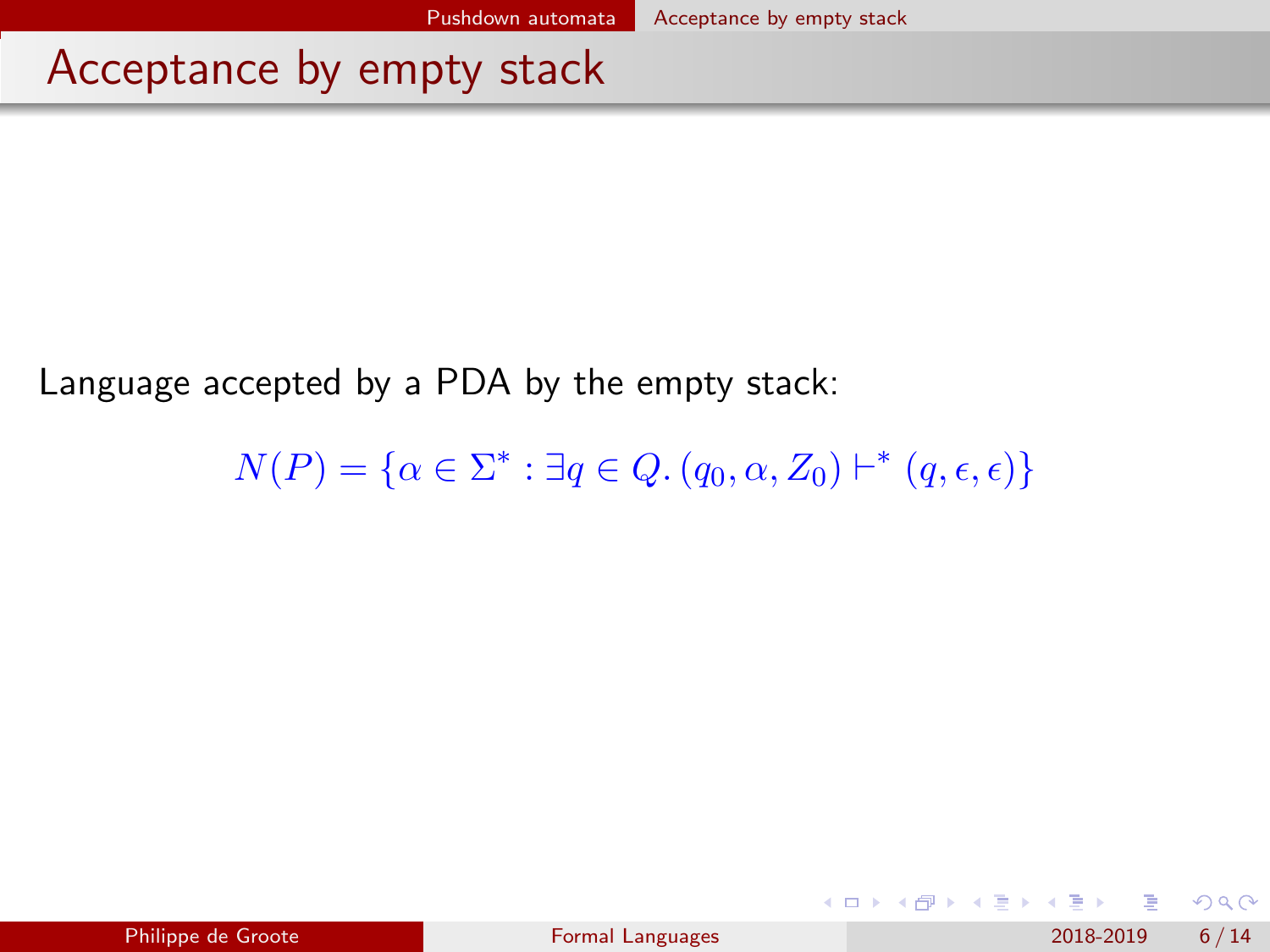Let  $P_N = \langle Q_N , \Sigma_N , \Gamma_N , \delta_N , q_{N0} , Z_{N0} , F_N \rangle$  be a PDA. Define another PDA  $P_F = \langle Q_F , \Sigma_F , \Gamma_F , \delta_F , q_{F0} , Z_{F0} , F_F \rangle$  as follows:

- $Q_F = Q_N \cup \{p_0, p_f\}$ , where  $p_0$  and  $p_f$  are fresh symbols;
- $\bullet \ \Sigma_F = \Sigma_N$ ;
- $\Gamma_F = \Gamma_N \cup \{\exists\}$ , where  $\exists$  is a fresh symbol;
- $\bullet$   $\delta$ <sub>F</sub> is such that:

 $\delta_F(q, a, Z) = \delta_N(q, a, Z)$  for  $(q, a, Z) \in Q_N \times (\Sigma_N \cup {\{\epsilon\}}) \times \Gamma_N$  $\delta_F(p_0, \epsilon, \dashv) = \{(q_{N0}, Z_{N0} \dashv)\}\$  $\delta_F(q, \epsilon, \dashv) = \{(p_f, \epsilon)\}\;$  for every  $q \in Q_N$ 

- $q_{F0} = p_0$ ;
- $Z_{F0} = \pm$
- $\bullet$   $F_F = \{p_f\}.$

 $QQ$ 

イロン イ部ン イヨン イヨン 一番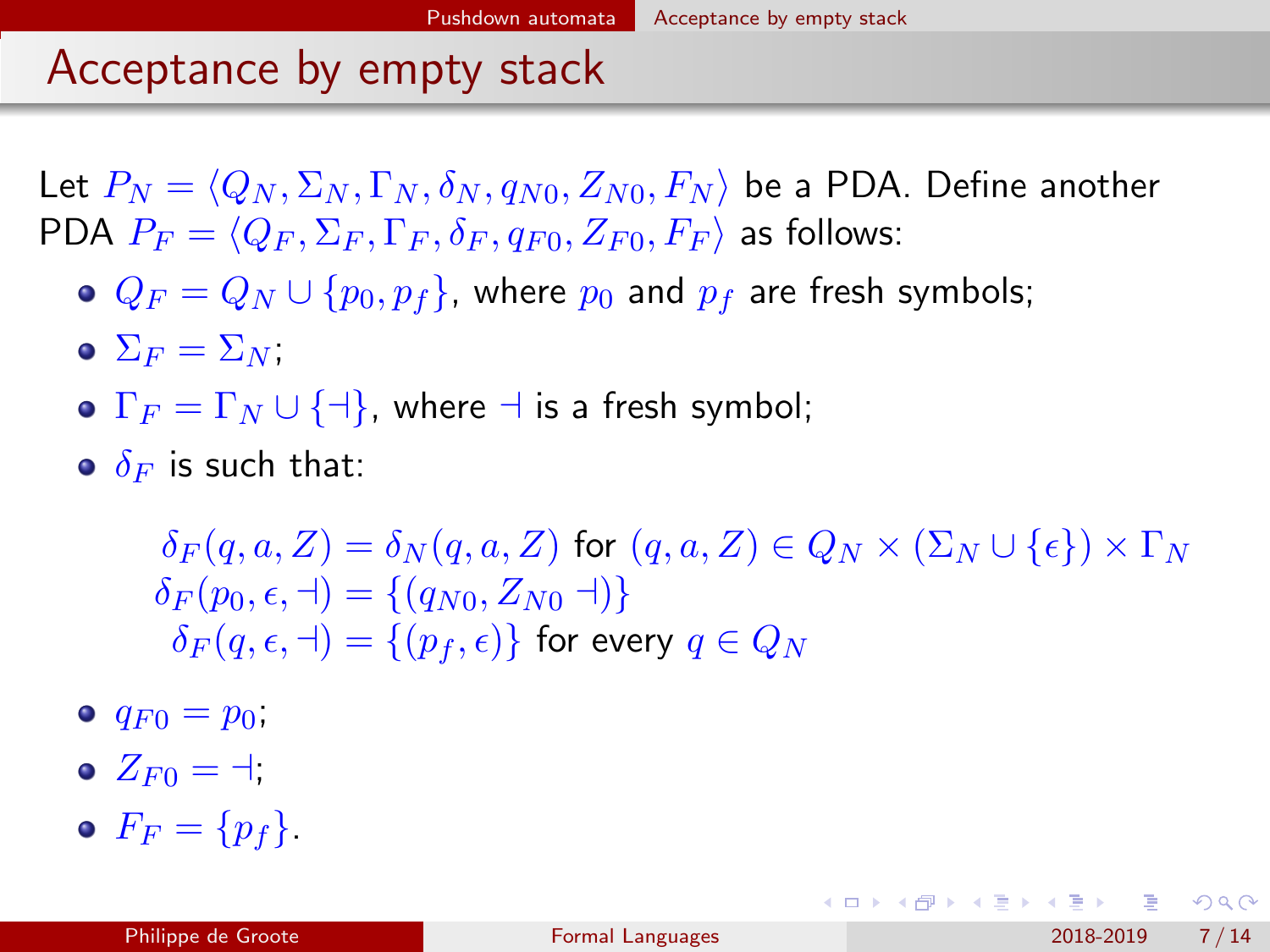#### **Proposition**  $L(P_F) = N(P_N)$ .

|  | Philippe de Groote |
|--|--------------------|
|  |                    |

**◆ ロ ▶ → 何** 

化重新润滑脂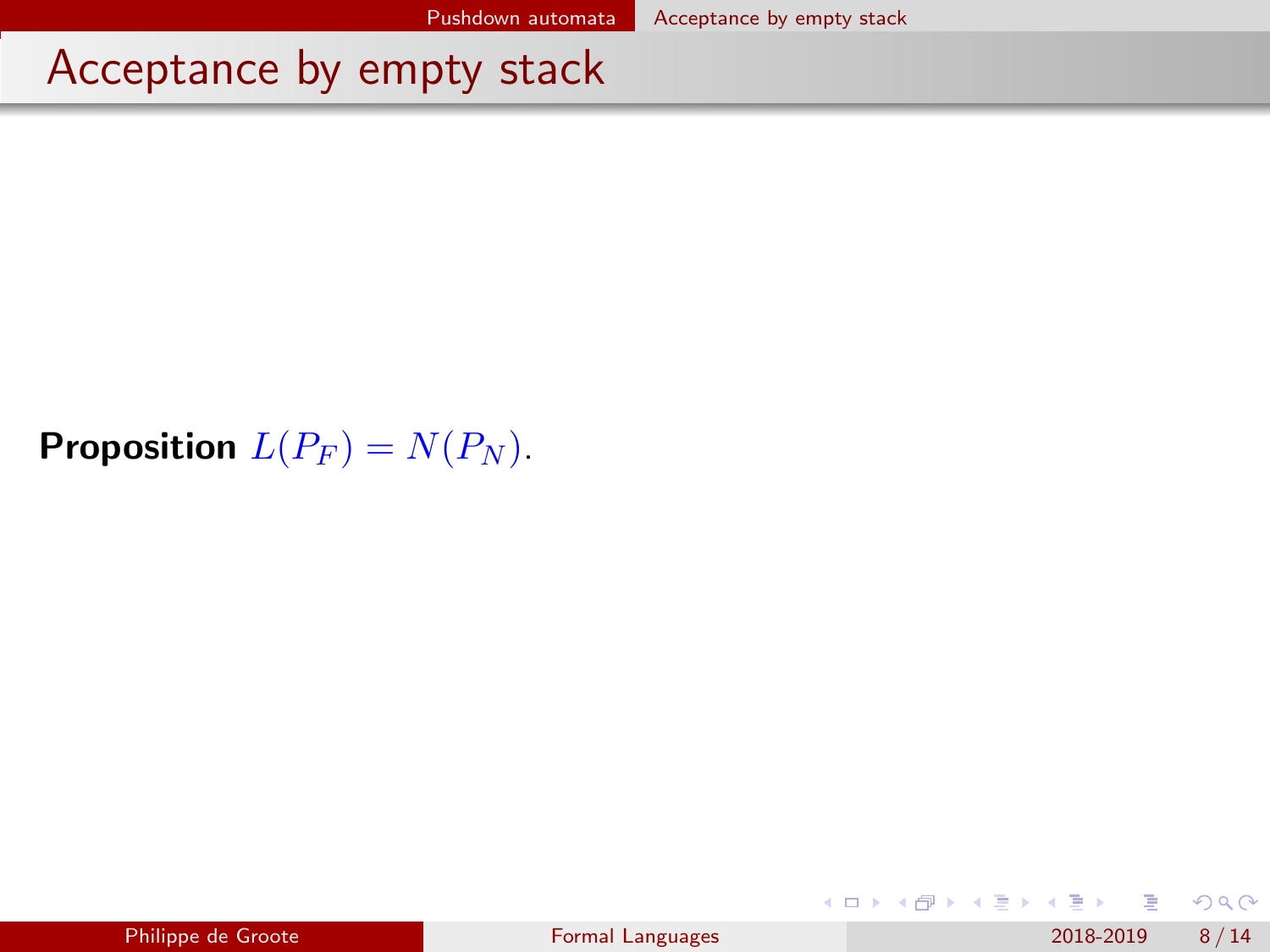Let  $P_F = \langle Q_F , \Sigma_F , \Gamma_F , \delta_F , q_{F0} , Z_{F0} , F_F \rangle$  be a PDA. Define another PDA  $P_N = \langle Q_N, \Sigma_N, \Gamma_N, \delta_N, q_{N0}, Z_{N0}, F_N \rangle$  as follows:

- $Q_N = Q_F \cup \{p_0, p_f\}$ , where  $p_0$  and  $p_f$  are fresh symbols;
- $\bullet \ \Sigma_N = \Sigma_F$ ;
- $\Gamma_N = \Gamma_F \cup \{\exists\}$ , where  $\exists$  is a fresh symbol;
- $\bullet$   $\delta_N$  is such that:

 $\delta_N(q,a,Z) = \delta_F(q,a,Z)$  for  $(q,a,Z) \in Q_F \times (\Sigma_F \cup {\{\epsilon\}}) \times \Gamma_F$  $\delta_N(p_0, \epsilon, \dashv) = \{(q_{N0}, Z_{N0} \dashv)\}\$  $\delta_N(q, \epsilon, Z) = \{(p_f, \epsilon)\}\;$  for every  $q \in F_F$  and every  $Z \in \Gamma_N$  $\delta_N(p_f, \epsilon, Z) = \{(p_f, \epsilon)\}\;$  for every  $Z \in \Gamma_N$ 

- $q_{N0} = p_0$ ;
- $\bullet$   $Z_{N0} = +$ :
- $\bullet$   $F_N = \{p_f\}.$

イロト イ母 トイミト イヨト ニヨー りんぴ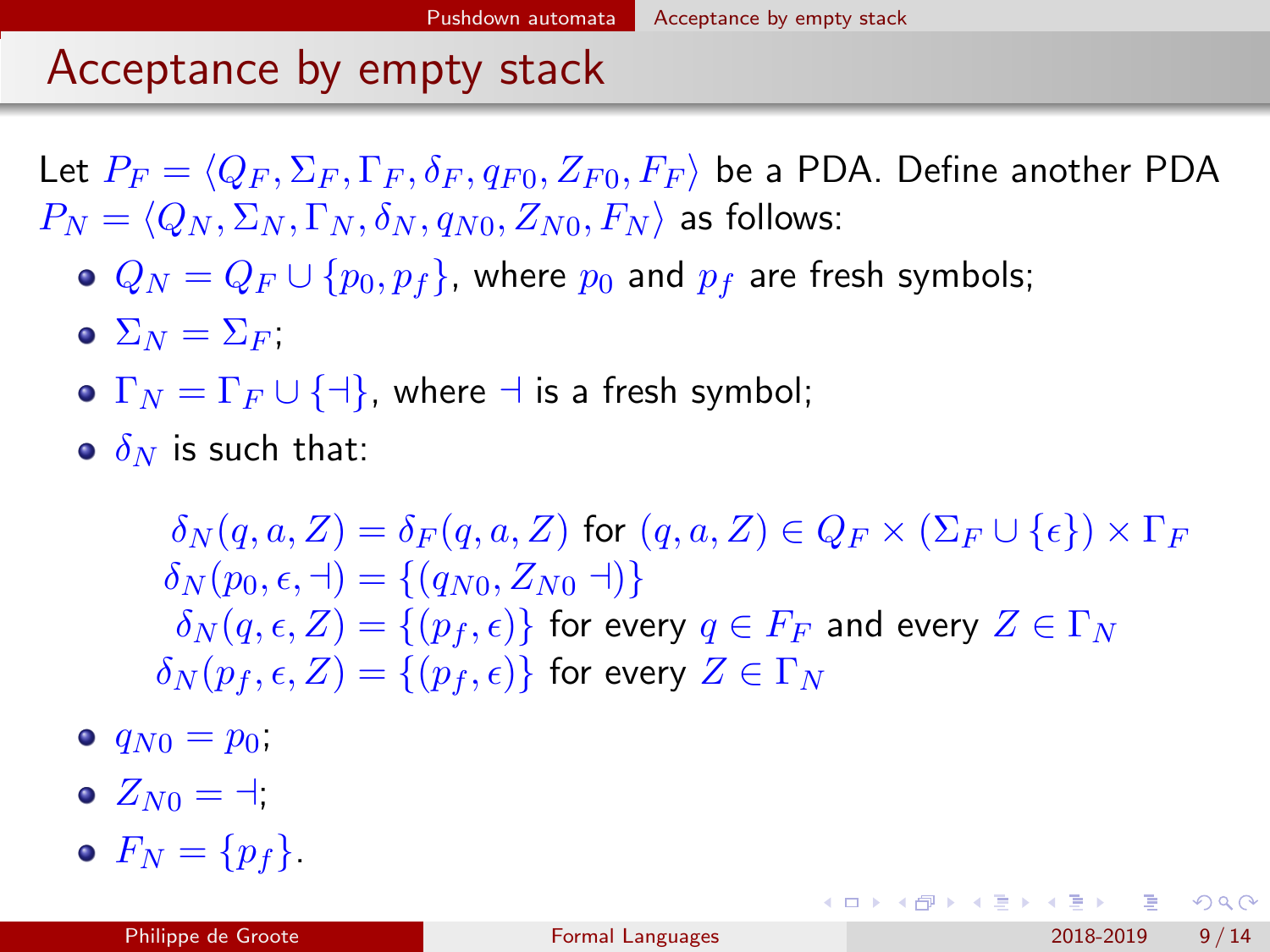#### **Proposition**  $N(P_N) = L(P_F)$ .

|  | Philippe de Groote |
|--|--------------------|
|  |                    |

4 日下

∢母

化重新润滑脂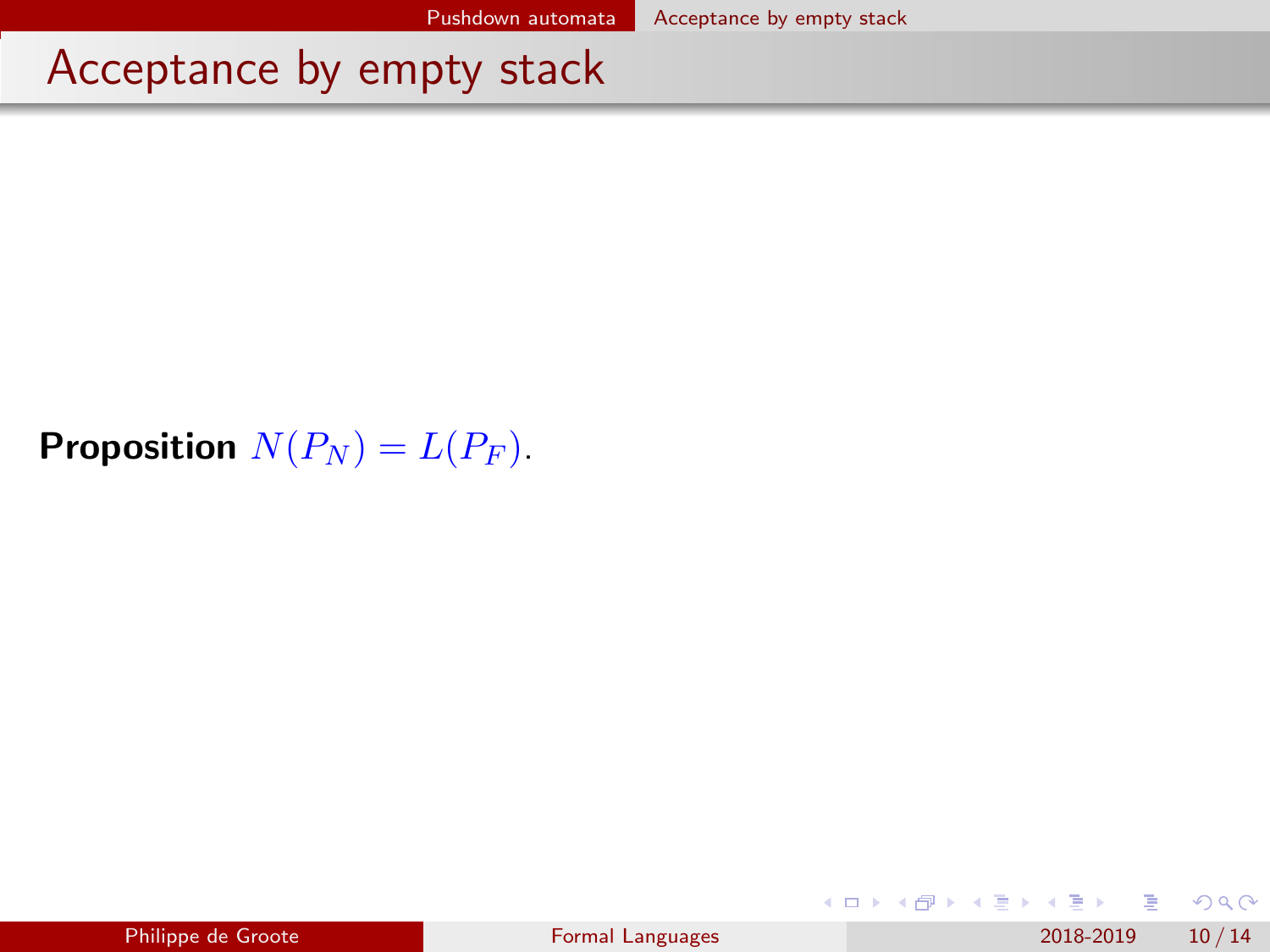#### <span id="page-14-0"></span>From CFG to PDA

Let  $G = \langle N, \Sigma, P, S \rangle$  be a context-free grammar. Define a PDA  $P = \langle Q, \Sigma, \Gamma, \delta, q_0, Z_0, F \rangle$  as follows:

- $Q = \{q\};$
- $\bullet \Gamma = N \cup \Sigma$ ;
- $\bullet$   $\delta$  is such that:

$$
\delta(q, \epsilon, A) = \{(q, \alpha) : (A \to \alpha) \in P\} \text{ for } A \in N
$$
  

$$
\delta(q, a, a) = \{(q, \epsilon)\} \text{ for } a \in \Sigma
$$
  

$$
\delta(q, \epsilon, \epsilon) = \emptyset \text{ in the other cases}
$$

- $q_0 = q$ ;
- $Z_0 = S$ ;
- $\bullet$   $F = \{q\}.$

K □ ▶ K @ ▶ K 로 ▶ K 로 ▶ \_ 로 \_ K 9 Q @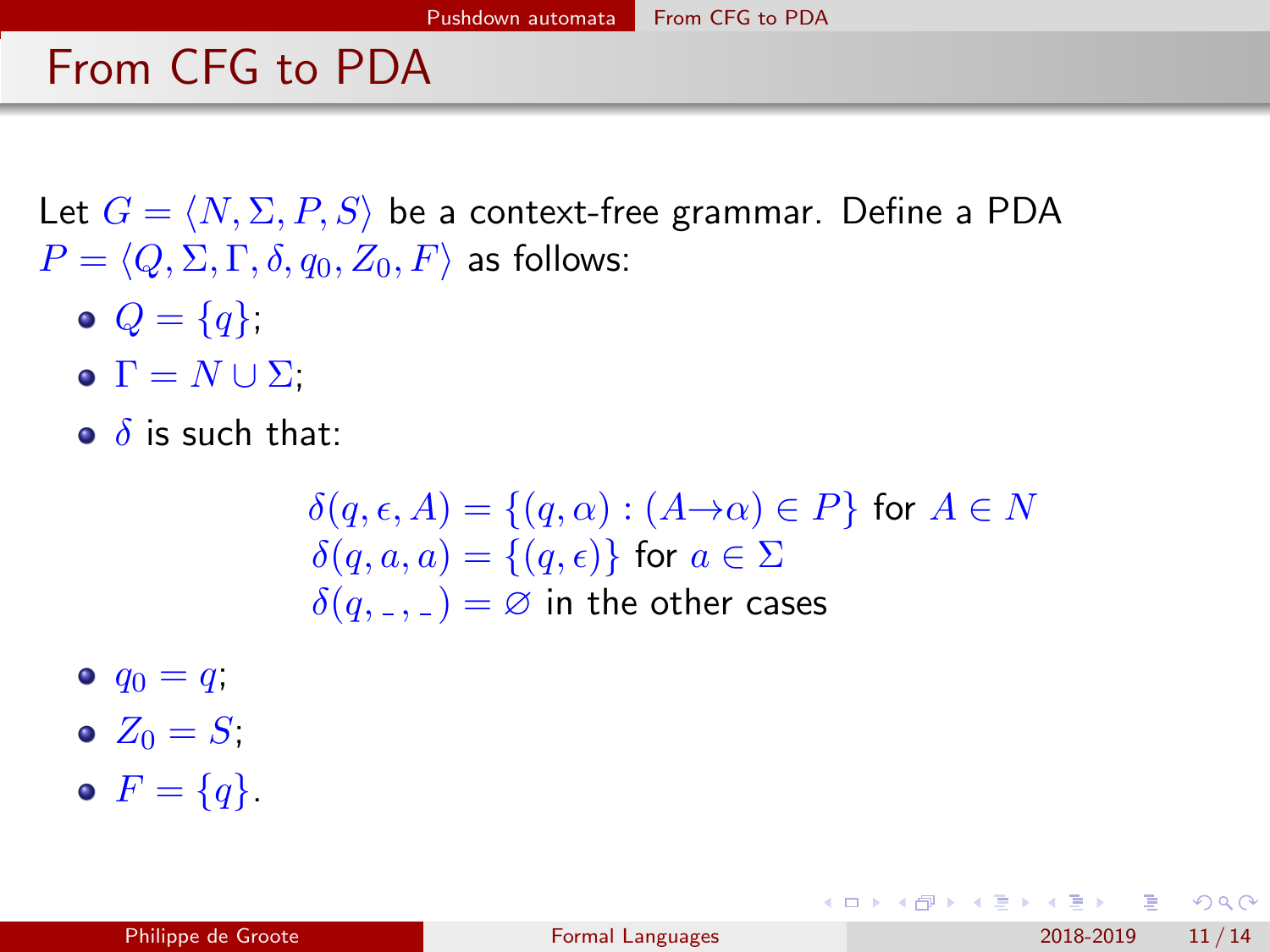### From CFG to PDA

#### **Proposition**  $N(P) = L(G)$ .

|  | Philippe de Groote |
|--|--------------------|
|  |                    |

 $2990$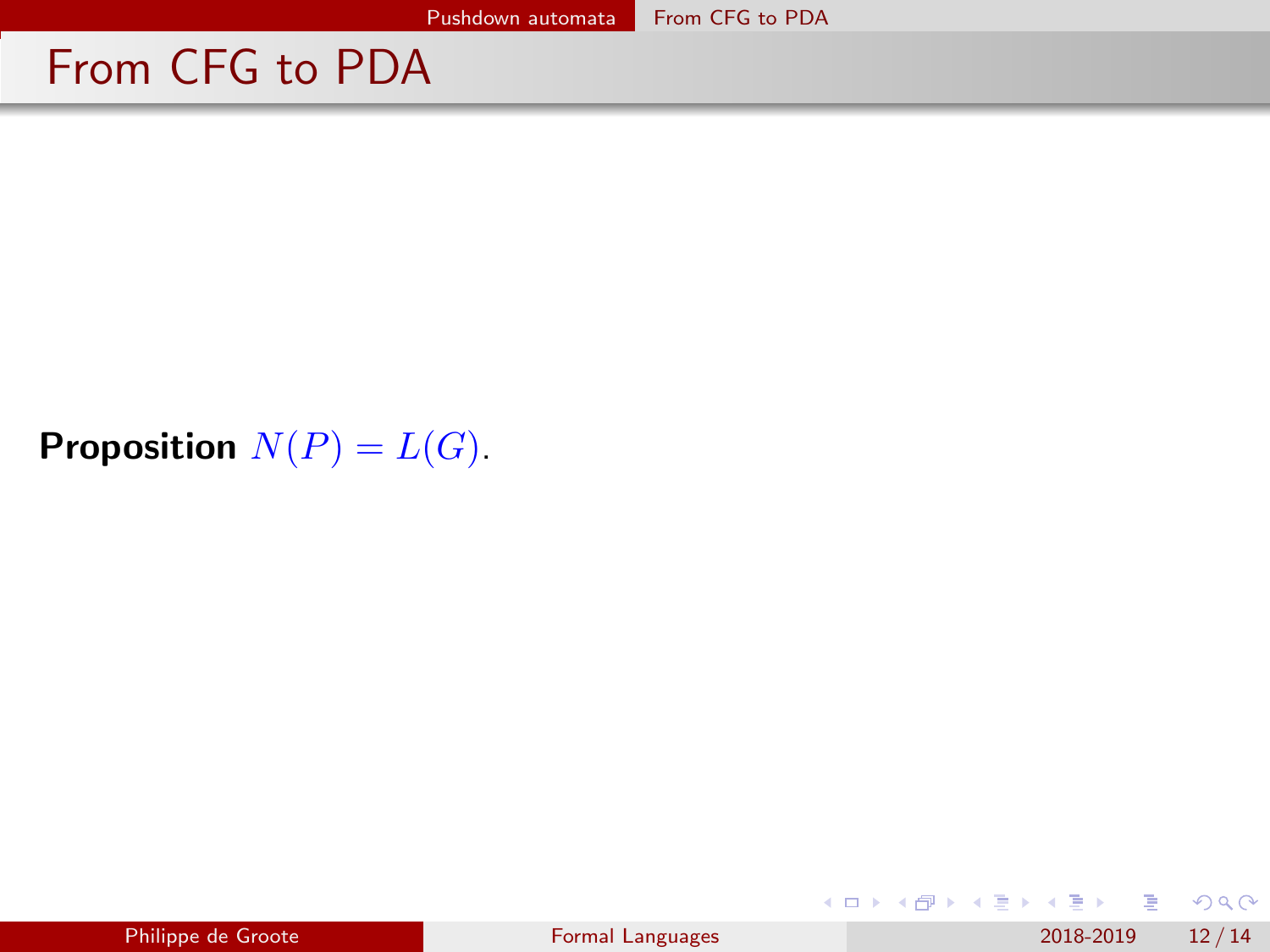### <span id="page-16-0"></span>From PDA to CFG

Let  $P = \langle Q, \Sigma, \Gamma, \delta, q_0, Z_0, F \rangle$  be a PDA. Define a context-free grammar  $G = \langle N, \Sigma, P, S \rangle$  as follows:

- $N = \{S\} \cup \{[pXq] : p, q \in Q \land X \in \Gamma\}.$
- $\bullet$  P contains the following rules:
	- for every  $p \in Q$ :

 $S \to [q_0 Z_0 p]$ 

• for every  $(r, Y_0Y_1 \ldots Y_{n-1}) \in \delta(a, a, Y)$ :  $[qYr_{n-1}] \rightarrow a[rY_0r_0][r_0Y_1r_1] \dots [r_{n-2}Y_{n-1}r_{n-1}]$ where  $r_0, r_1, \ldots r_{n-2}, r_{n-1} \in Q$ 

**KOD KAR KED KED E VAN**